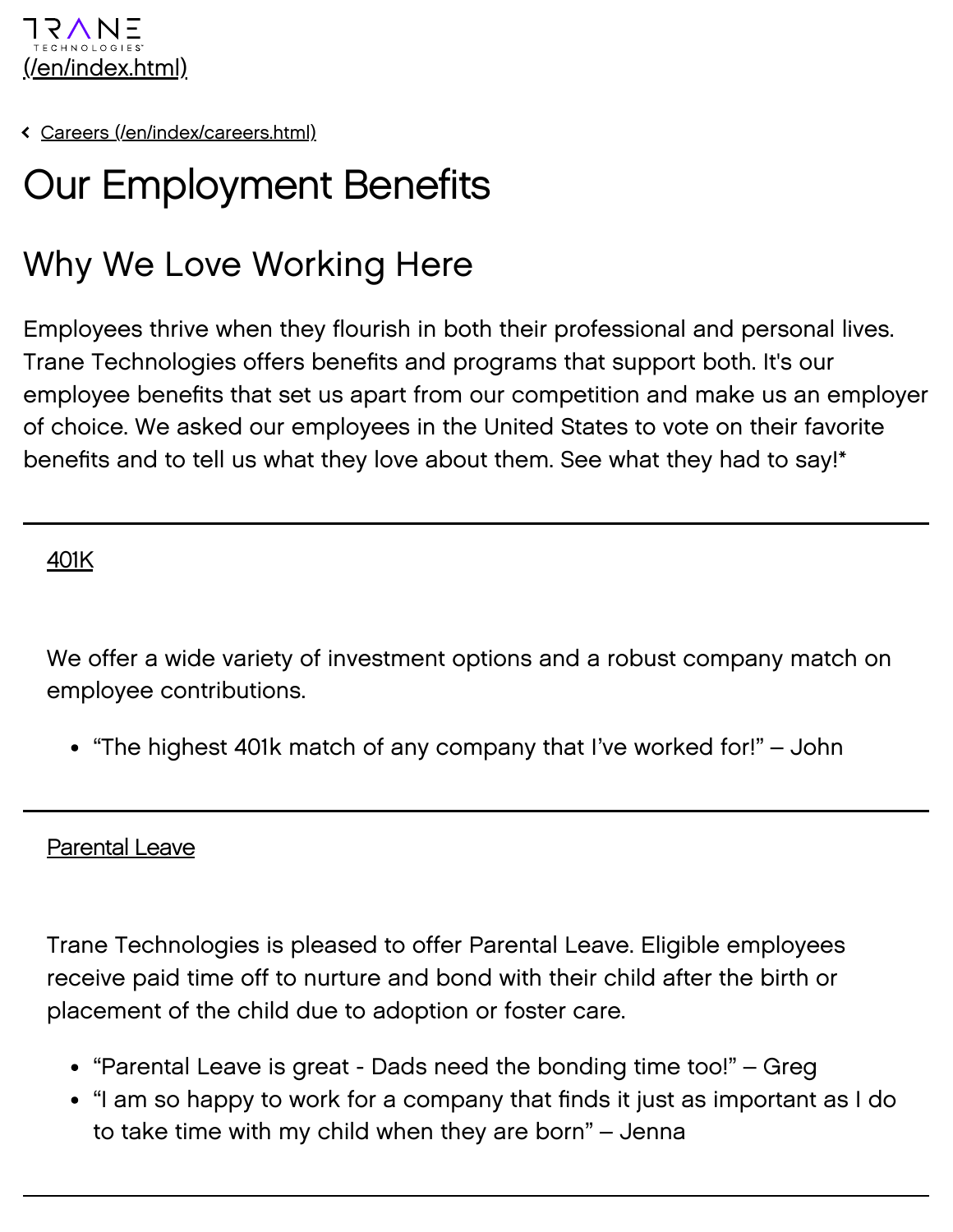Our medical plan offers low employee contributions and a choice of carriers. In addition, employees can participate in a Health Savings Account to set aside pre-tax money for health-related expenses. Participation in our wellness program offers employees and spouses covered under our medical plan the opportunity to earn generous company contributions to their HSA.

"I have peace of mind that my medical plan is comprehensive." – Faith

### **Health Progress**

Health Progress is our well-being program. It offers employees and spouses enrolled in our medical plan the opportunity to participate in a broad variety of activities to earn significant financial rewards. The program includes a physical activity program, health coaching, fitness reimbursement, company challenges and more.

"My daughter receives specialized treatment on a monthly basis that is quite expensive. The health savings account contributions received on a quarterly basis {earned through activities} take the burden off of our family. Instead of worrying about the medical bills, we are able to focus on what's most important - our daughter's health and well-being." – Brittany

Tuition Reimbursement

Financial assistance in the form of Tuition Reimbursement is available to eligible employees who want to further their education.

"The tuition reimbursement program puts into action the organization's commitment to supporting growth and development." – Jill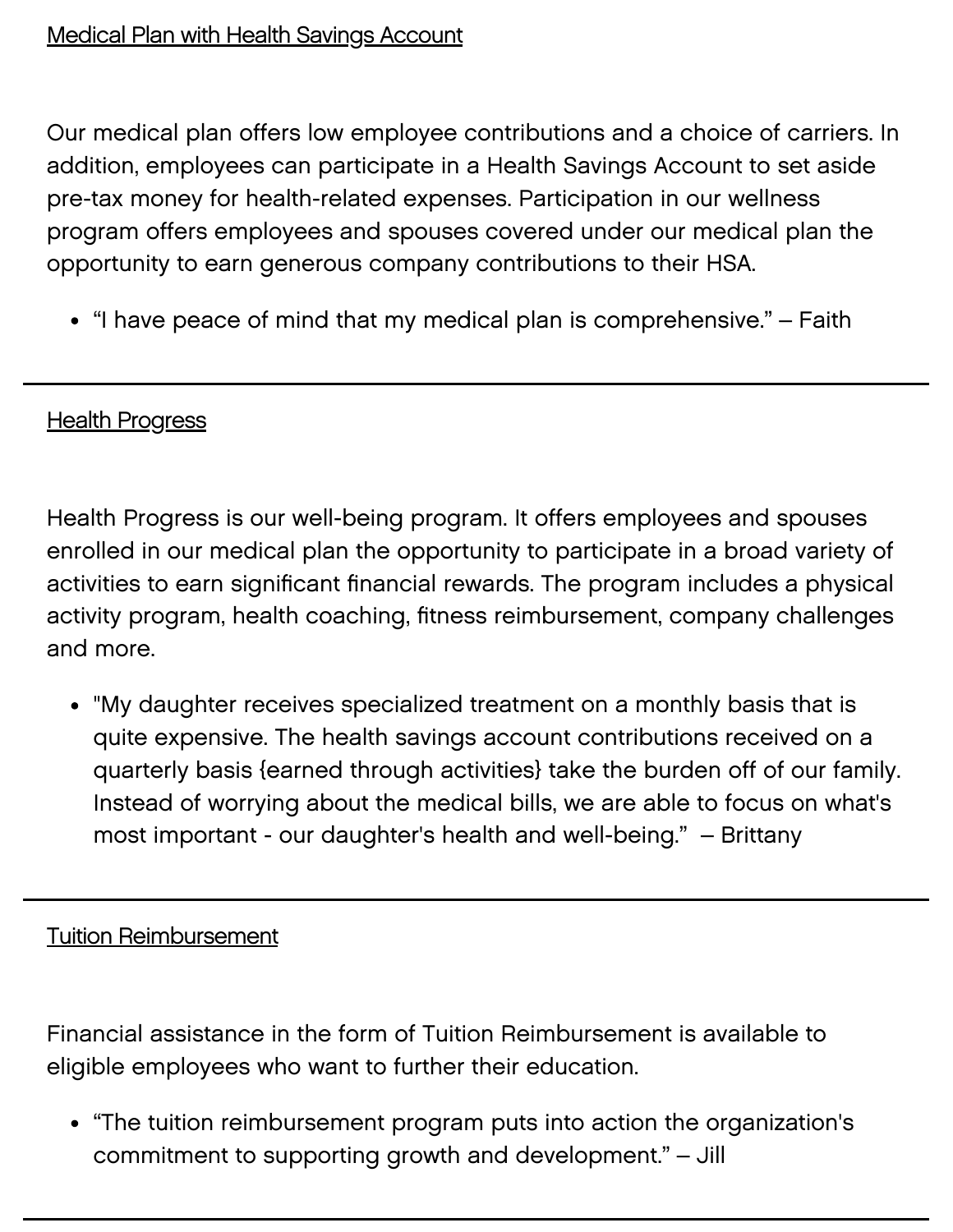#### Vacation and Holiday Time Off

Trane Technologies offers a competitive number of paid Vacation Days and Holidays for salaried employees to use throughout the year for time outside of the office.

"Our vacation allotment enables a person to achieve a good work/life balance" – Blake

#### **Back Up Care**

The Back Up Care Advantage Program is a nationwide program offering employee's discounted access to center or home based care for times when regular care arrangements for children or elderly parents fall through.

"When my son's sitter was ill or unavailable, the family backup care was tremendous, and allowed my wife and I to keep working. Seemingly small benefits like child care backup go a long way towards mental health" – Katheryn

#### Adoption Assistance

Trane Technologies offers Adoption Assistance to help reduce the costs associated with the legal adoption process.

"Having the support of a great organization was a blessing. The adoption financial assistance that Trane Technologies provided was very seamless and we couldn't believe how fast the reimbursement was processed." – John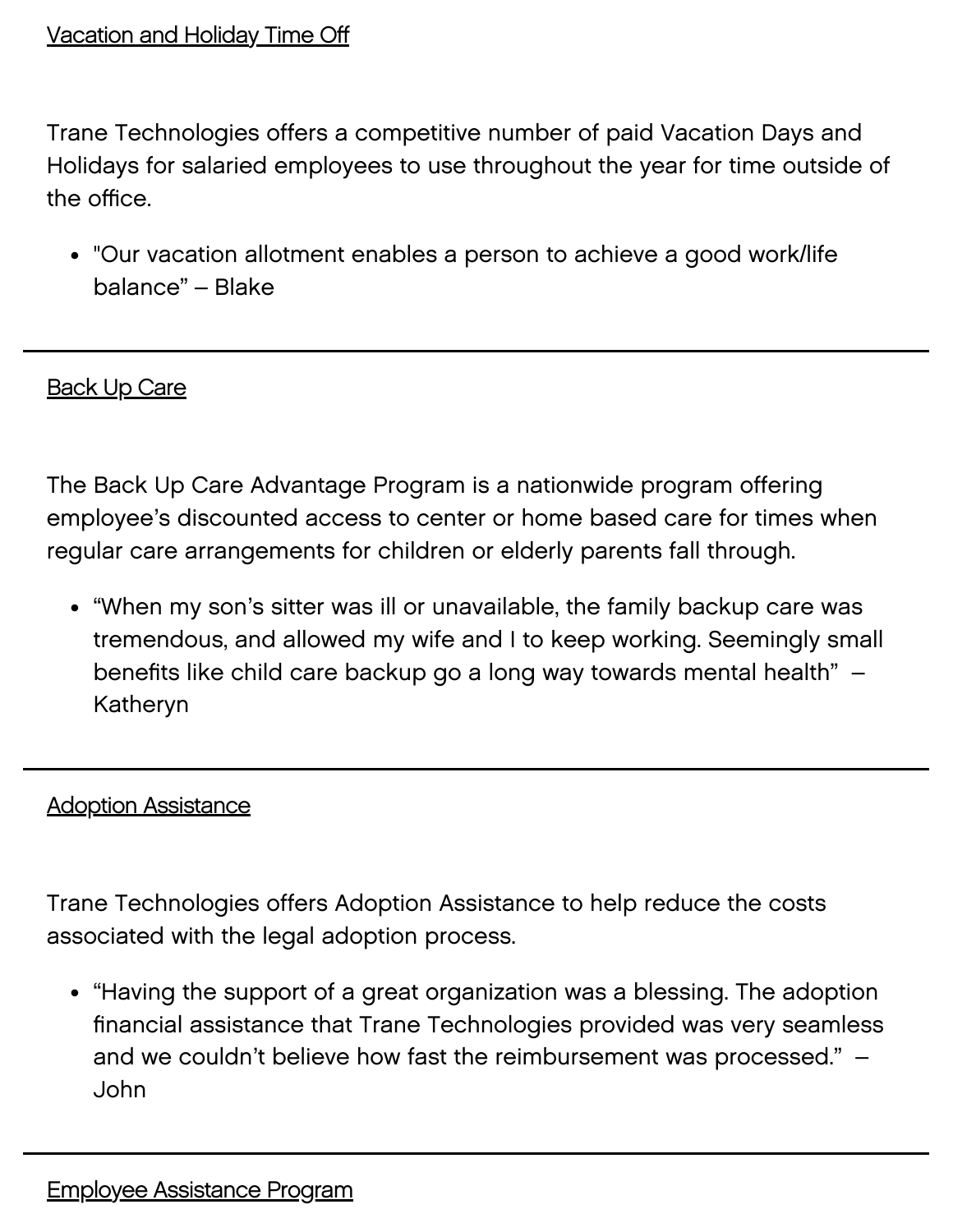My Guidance Resources is our Employee Assistance Program. It provides free and confidential counseling to employees and their family members for assistance with personal issues.

The program also offers work-life services and resources to address everyday problems, such as finding child or elder care, financial or legal counseling, identify theft resolution and more. It also offers benefits designed to enhance quality of life for employees and their families, such as a discount program for shopping, entertainment and travel.

- "The My Guidance Resources are well communicated and very convenient. There's a ready answer for any need. Having them makes me feel like I have a personal team at my fingertips, ready to help me. It makes me feel like Trane Technologies has my back" – George
- "I contacted My Guidance Resources regarding an emotional family issue. They were immediately helpful and referred me to a counselor that could see me within a few days. My stress was alleviated and my work/life balance restored. Once I had my family situation under control, I was able to better focus on my work. All this at no cost to me!!! Thank you Trane Technologies for supporting me and my family" – Millie

# Employee Discounts

US employees have access to the Perks at Work program, which includes discounts at thousands of retailers. In addition, we also offer discounts to employees on Trane Technologies products.

• "The Employee Discounts Program has saved our family thousands of dollars in the past three years. We've bought everything from movie tickets and restaurant gift cards to TVs and computers through the program, and it has been very beneficial. I've even used it to purchase gifts for family members at the holidays!" – Leslie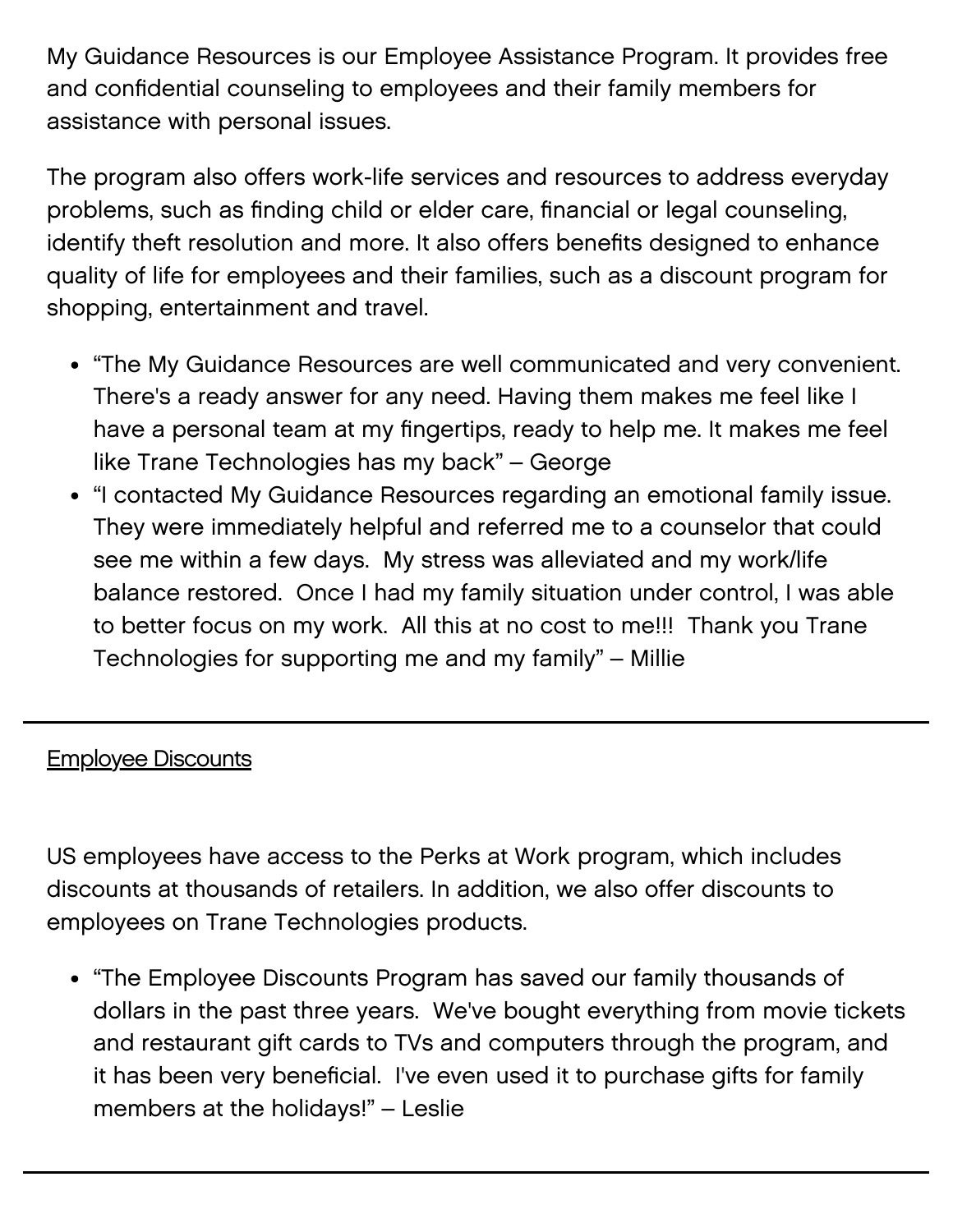# More Reasons Our Employees Love Trane Technologies

# Flexible Work

The world of work is changing. People are increasingly looking for nontraditional ways to grow their careers while adapting to life's changing needs. Trane Technologies supports creative solutions that meet business and employee needs and better leverage the skills and capabilities of part-time workers, retirees and external networks of talent.

We are redefining what progressive, flexible work arrangements look like at Trane Technologies.

- "As a mother with young children, part-time work allowed me to have both a career and a family. I used my additional time at home to take care of my family. Then, when I was in the office, I could focus on my work. I will always be grateful for the opportunity Trane Technologies gave me to have it all." - Stephanie
- "My job share partner and I are committed to serving our client group to ensure we are successful and the business is supported. Our client group actually has the opportunity to work with two seasoned professionals who have very different passions & skills. Working in a part-time, job sharing arrangement allows me to focus on my family more while still enjoying serving my customers." – Katherine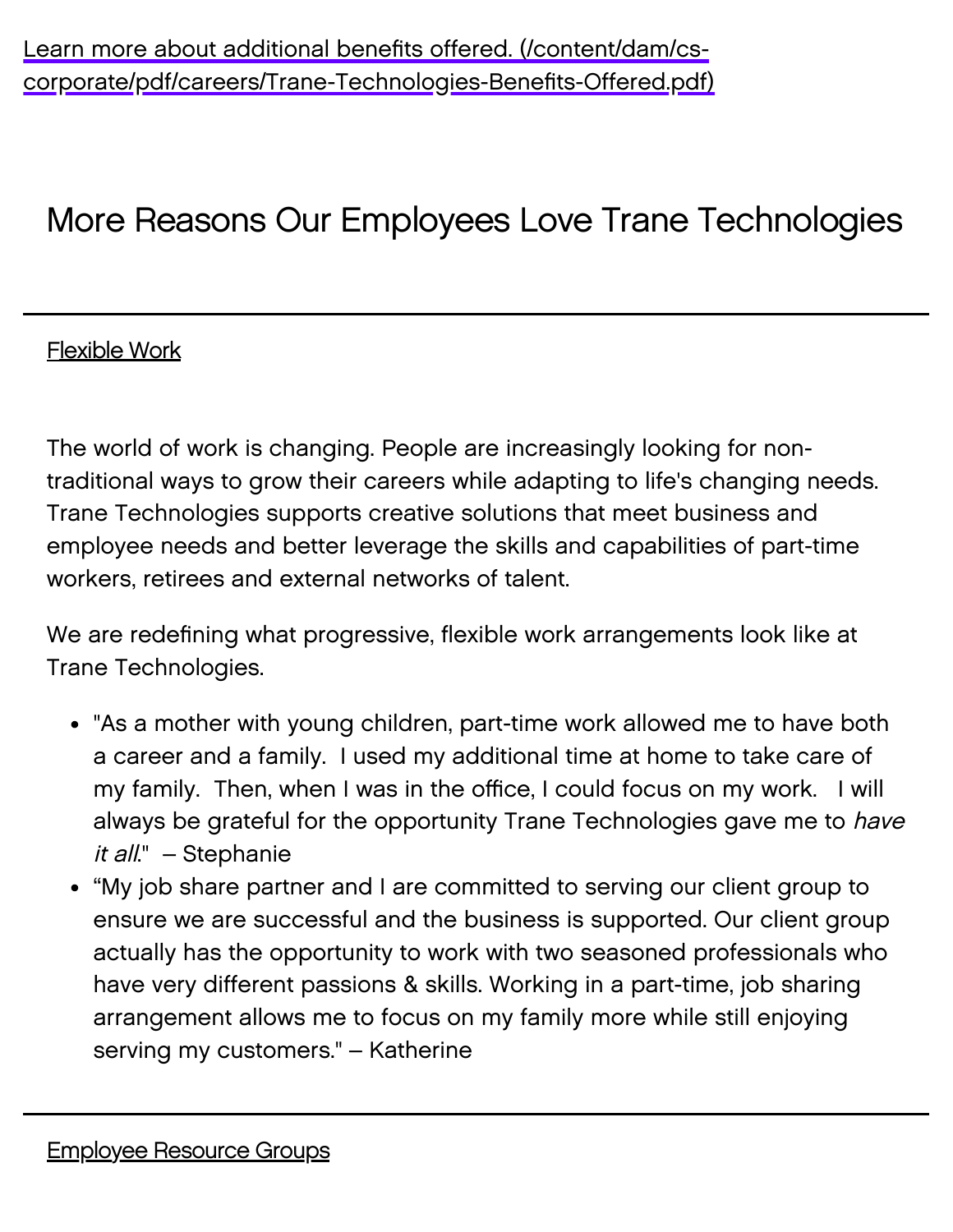Trane Technologies is committed to integrating diversity and inclusion into the core of our business. The ability to manage a diverse workforce enables Trane Technologies to drive innovation, achieve greater productivity, and service our customers more efficiently and effectively. Hear from some of our Employee Resource Group members on how diversity is part of our culture.

"Trane Technologies' support of the Black Employee Network (BEN) employee resource group has had a profoundly positive impact on my personal work experience. I can now comfortably and proudly bring my truest self to work, and it is invaluable knowing that I have the support of the organization in doing so. As a leader in BEN, I have been afforded the opportunity to expand my leadership skills and a safe place to try out new things." – Timitra

# **Sustainability**

Of our numerous sustainability initiatives, one our employees are most proud of is our commitment to operating in a way that safeguards people and the environment. From little everyday practices like providing mugs instead of paper cups for coffee to recycling efforts to remain landfill free, we walk the walk in caring for our planet.

"We are always looking for opportunities to design our products more sustainably, whether that's using biodegradable packaging or 'doing more with less' material. I supported a project team in Residential HVAC to redesign an air conditioner's plastic base pan (the 'floor' of the whole unit) using only half the original weight but all the original strength. We achieved this goal by using computer simulation tools and real-world testing, and anticipate we'll avoid using enough raw plastic to fill up an Olympic-size swimming pool every 3-4 years. Examples like this are only the tip of the iceberg as Trane Technologies continues on its sustainability journey." – Wallace